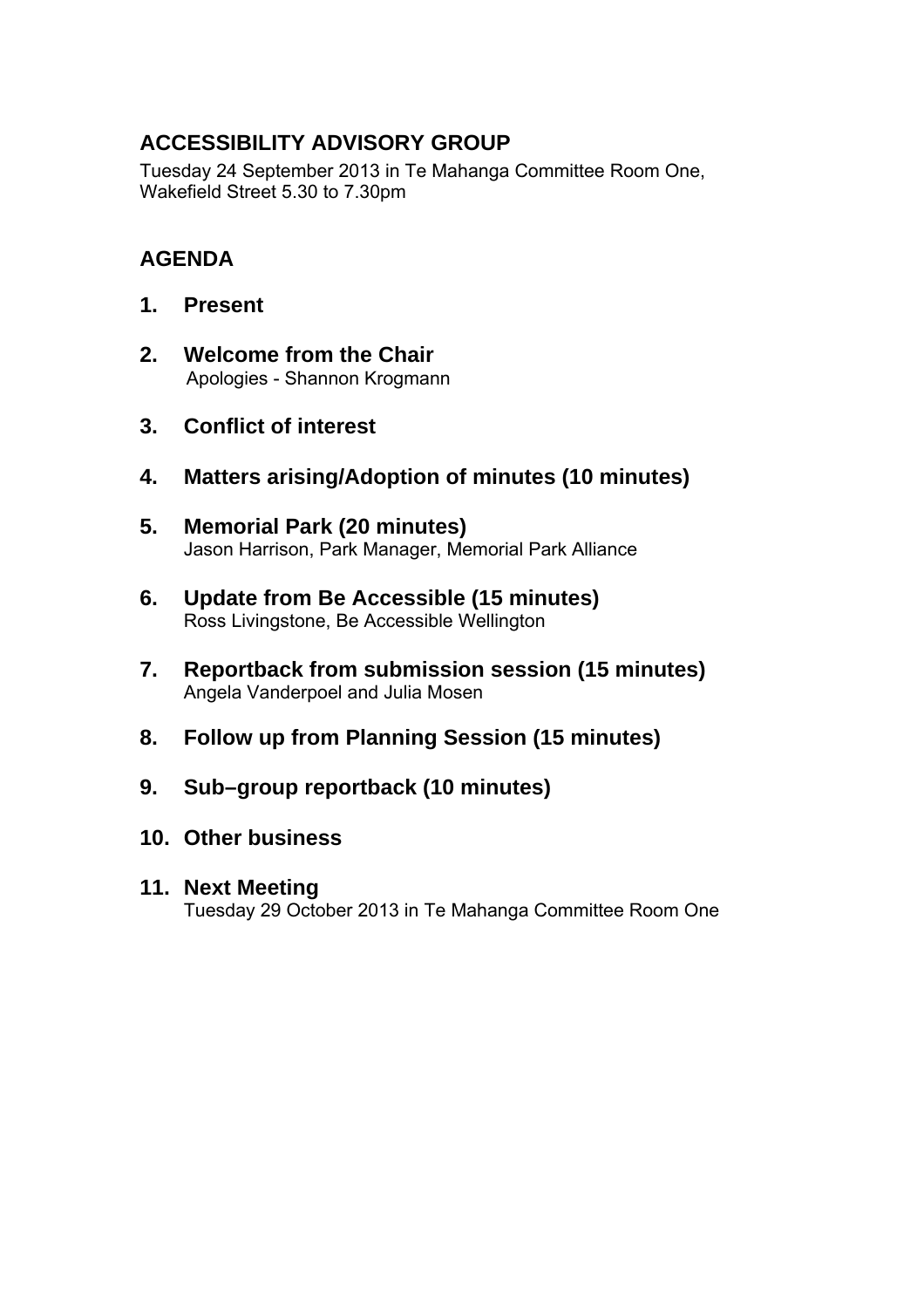# **RECORD OF MEETING: ACCESSIBILITY ADVISORY GROUP**

Tuesday 24 September 2013 in Te Mahanga Committee Room One, Wakefield Street 5.30 to 7.30pm

## **1. Present**

- Members Lachlan MacKay, Julia Mosen, Alan Royal, Jason Strawbridge, Michael Bealing, Angela Vanderpoel, Kendall Akhurst
- Apologies Paula Booth, Shannon Krogmann, Iona Pannett for lateness.
- Councillors Iona Pannett.
- Council officers Lisa Matthews, Elizabeth St John-Ives.
- Guests Jason Harrison, Memorial Park Alliance, Ross Livingstone, Be Accessible.

## **2. Welcome from the Chair**

### **3. Conflict of interest**

None.

## **4. Memorial Park**

Presentation:

- Detailed design has started and will be finished by the end of the year and then work will begin in the new year.
- There have been some changes made to the concept design including the deletion of the toilet block due to budget.
- There may be toilets at other locations and a later time.
- There may be other changes to the concept design.
- There is a potential for a Barrier Free Audit also.
- It will be difficult to make changes once the detailed design has been locked in.
- There will be a community forum before the end of the year on the design and stakeholders will be consulted on the detailed design – limited change however.

Discussion:

- Could be useful to lobby the Alliance but mainly the Ministry of Culture and Heritage to use accessible portable toilets for events. Useful point for their manual.
- Geoff Swainson (Council transport) is the contact.
- AAG walkabout at the site yet to be scheduled provisionally October 23rd.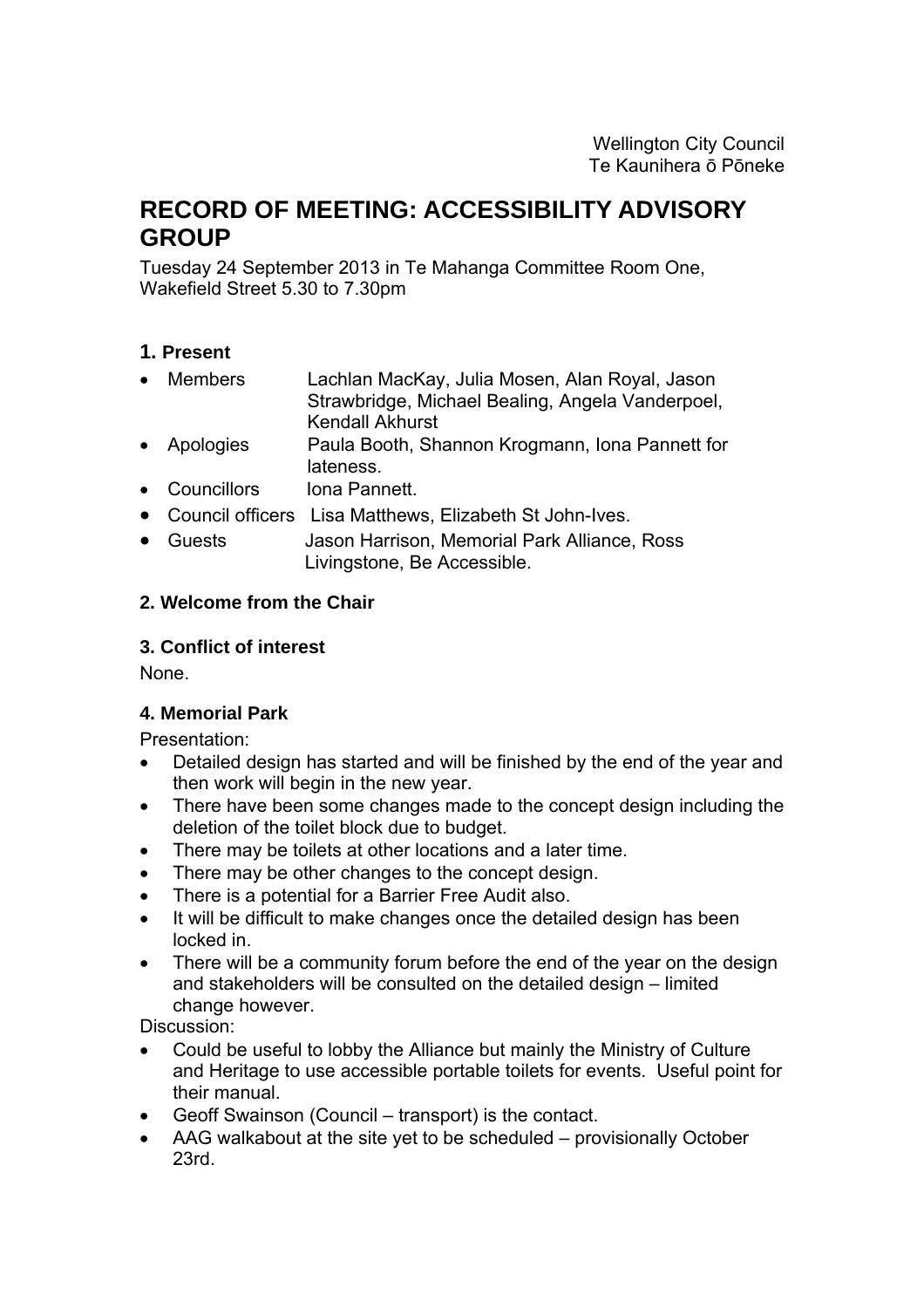- Barrier Free audit would be useful to use as a check on the design before going ahead. AAG can provide a lived experience perspective to the detailed design so it would be useful for AAG to see the final design.
- Temporary access currently good around the sit except for a white pole that could hinder access (heading towards Webb St).

Action:

- **Subgroup** to follow up on lobbying Culture and Heritage through Geoff Swainson
- The detailed design may be presented at the next AAG meeting. **Lisa** to liaise with Jason Harrison.
- Walkabout to be confirmed. **Lisa** to liaise with Jason Harrison.

## 5. **Update from Be Accessible**

Presentation:

- Ross Livingstone gave a presentation on Be Accessible and an update on the work of Be Accessible for the year and from the Accessible forum.
- Workbridge picked up a work programme from the forum.
- The Employers' Disability Network has now been consumed by Be Accessible and is now called Be. Employed. The membership is made up of large corporates. It is difficult work but Be. Accessible is trying to drive a programme of work including how do they engage with employers, recruiters and assisted employment agencies.
- Accessible venues e.g. cafés cost of \$499 is a barrier to some business who can't see the intangible rewards (e.g. increased customer flow). This programme has received funding from the Council and the cosy has been reduced to \$299. There will be more promotion and Be. Are aiming to get 15 cafes signed up by December.

## **6. Reportback from submission session**

Discussion:

- Given by Andrew Stitt, Manager of Policy.
- Focus on AAG's concerns and the point of difference from AAG perspective.
- Simplicity use headings.
- Don't attack Council.
- Put up ideas and solutions.
- Get in the head of councillors and understand constraints.
- Be reasonable, willing to compromise and become trusted advisors.
- AAG don't need to re-establish credentials already well regarded.
- Take one position so get consensus or just a couple of points.
- Oral submissions save time for questions and answers.
- Oral submissions are useful part of democratic process.
- Don't be afraid to challenge (Iona Pannett).

Action:

- **Lisa** to send out PowerPoint that was presented.
- **Lisa** to update submission template.

## **7. Follow up from Planning Session**

Discussion: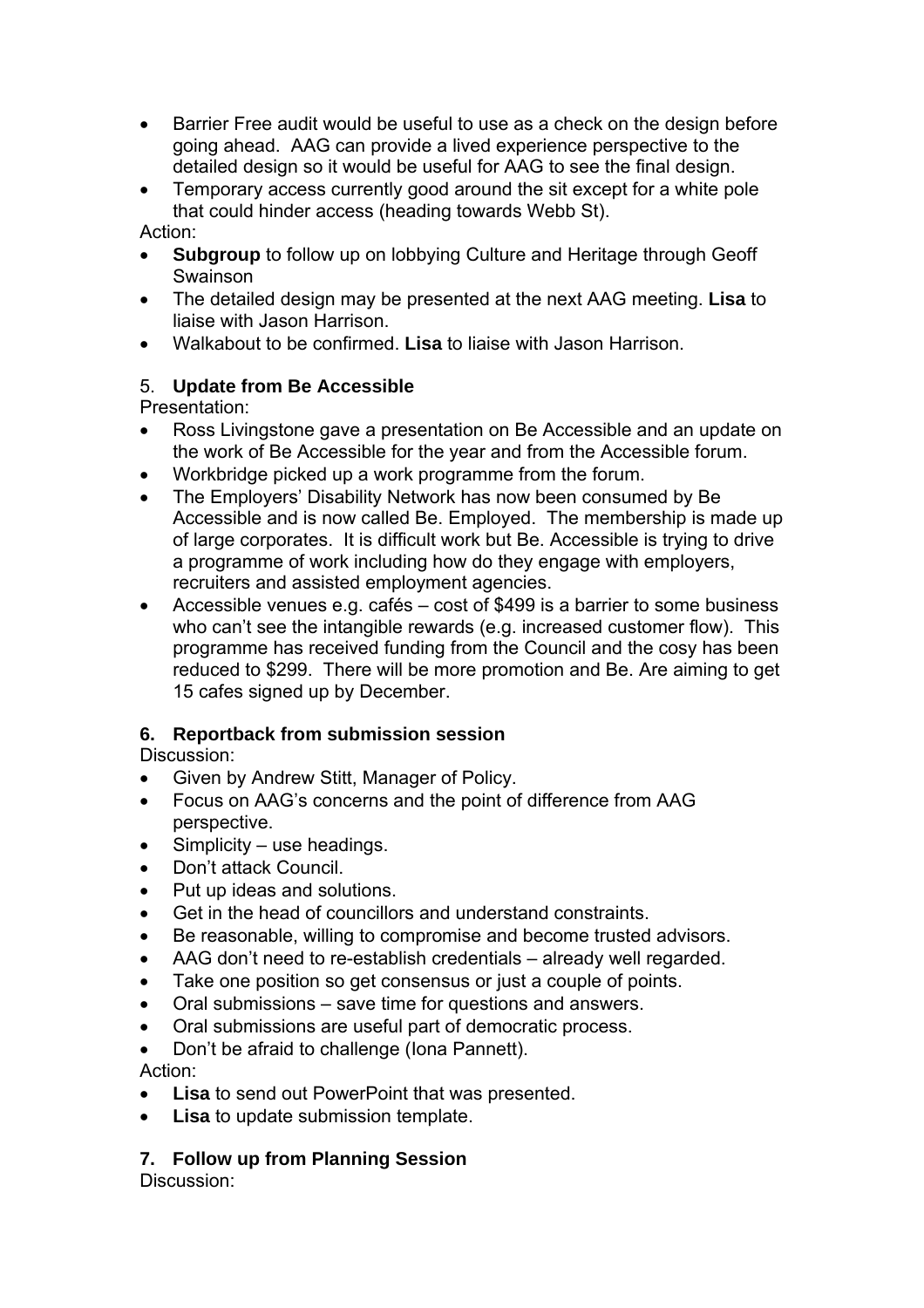- Annual Plan signed off with the addition of the Annual Forum.
- The purpose of the forum needs to be reviewed and a decision to be made on when the most appropriate is December/March

#### **Action**

**Robert** to set up a meeting to discuss.

#### **8. Matters arising/Adoption of minutes**

Minutes of last meeting approved. Kendall/Robert

#### **9. AAG Sub-groups and reportback**

Governance:

Submitted on the Engagement Policy and Julia attended the oral submission meeting. The policy goal was extended to include accessibility with an amendment by Iona Pannett. In the future the AAG should continue to lobby the Councillor with the Community Engagement portfolio and other councillors.

 Arts and Culture and Social and Recreation: Nothing to report.

Accessible Environment and Transport:

- Spine study due on the  $30<sup>th</sup>$ . Jason will resend information for everyone to do their section.
- Paula and Jason met with Building Consents (Ross McCarthy and Leonie Watson. There are new staff and the old champions have gone. There is a lack of technical knowledge that is required. The AAG has to continue to follow up.

Action: **Lisa** to follow up the proposed second meeting.

• Wellington Waterfront walk about. Concern regarding being called a Universal audit when in fact it was a walkabout with only four people with impairments.

Action: **Lisa** to follow up and make clear.

### **10. Other business**

- 1. Iona Pannett is stepping down as Councillor Liaison for AAG at election. The group thanked her for her work and support of the AAG. She responded by saying that is has been a pleasure and that the group had made some gains over the six years she has been in the position. She will always be an advocate for accessibility and AAG if elected again.
- 2. Election of chair/co-chair at the next meeting. Robert (Lachlan) MacKay noted that he was stepping down after two years. He prefers the co-chair system as it encourages one experienced person to mentor an inexperienced one.

Action: **Everyone** to consider elections and the next chair/co-chair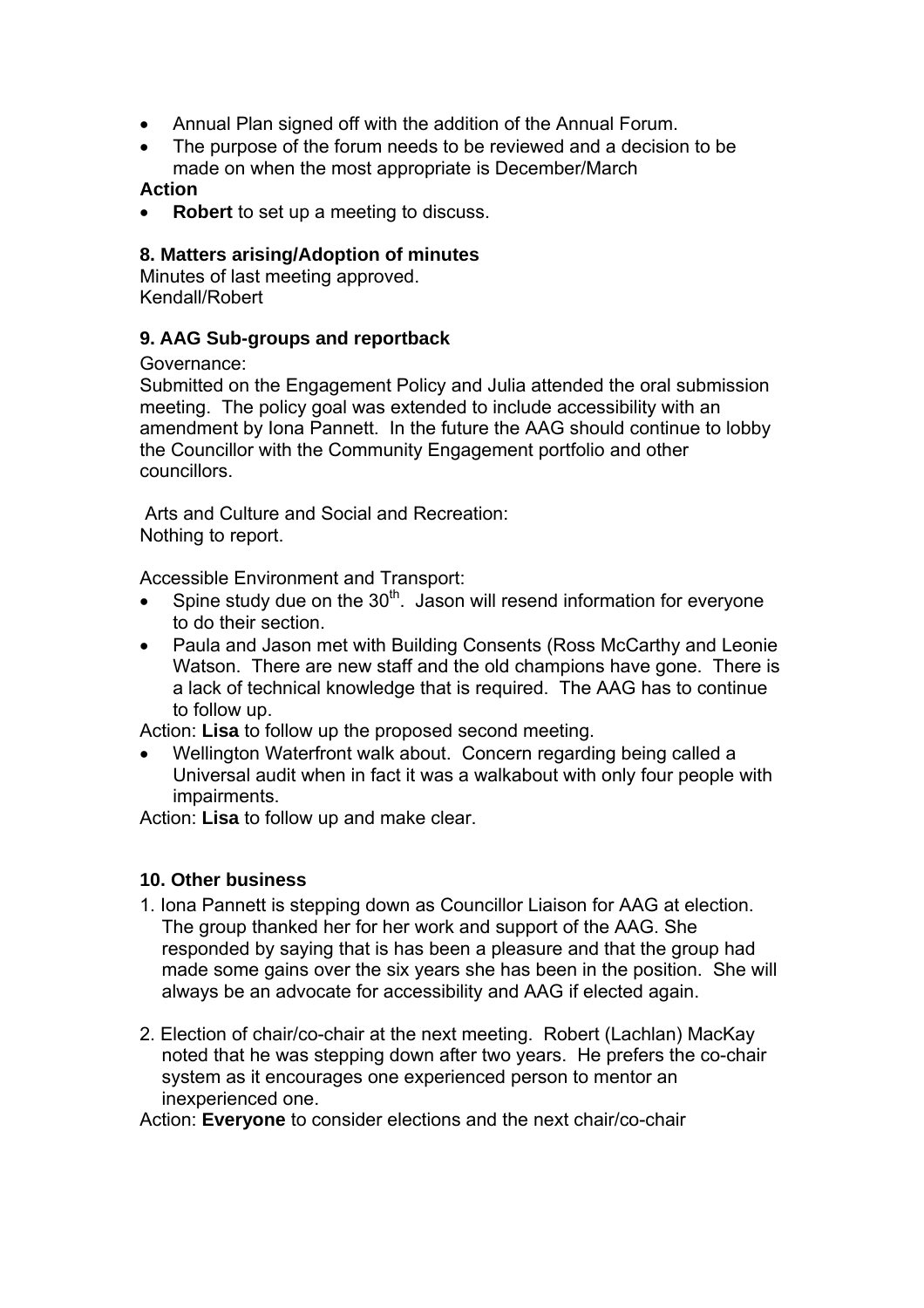## **11. Next Meeting**

Tuesday 29 October 2013 in Te Mahanga Committee Room One